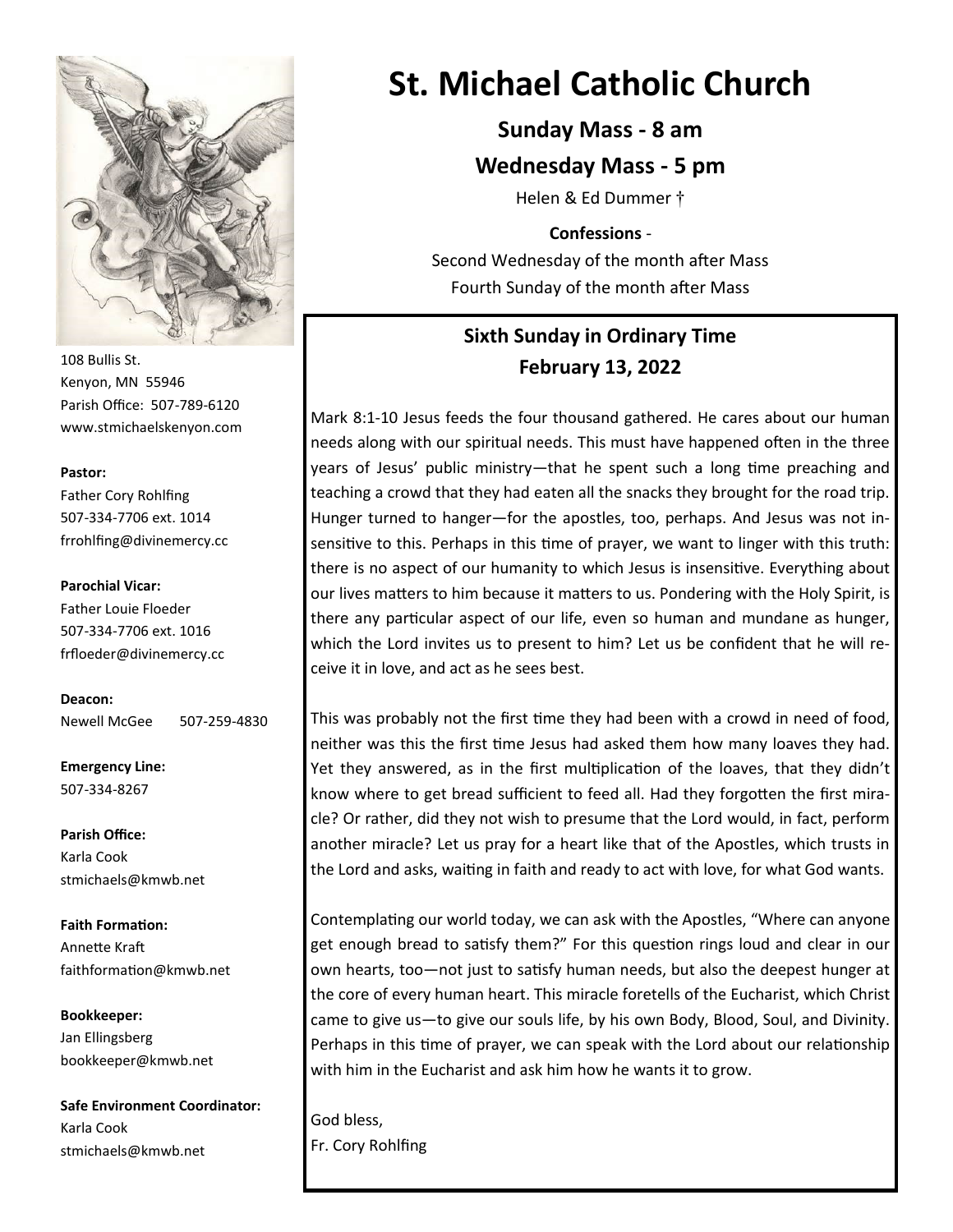Welcome to all those visiting us today. We invite everyone to continue to celebrate Mass with us at St. Michael's. Please let the parish office know if we can be of assistance to you.

#### **CONTRIBUTIONS February 6, 2022**

Adult Envelopes:  $\frac{1580.00}{1580.00}$ Loose Plate: \$ 41.25

**Saints of the week** February 14 - St. Cyril and St. Methodius February 17 - Seven Founders of the Order of Servites

#### **Divine Mercy Mass schedule:**

Sunday - 8 am, 10 am, 12 pm (Spanish), 5 PM Monday - 5:30 pm Tuesday - 8:30 am Wednesday - 8:30 am IC 10:30 am IC Thursday - 8:30 am Friday - 8:30 am Saturday - 8:30 am, 4 pm

| <b>February 20</b> |            |  |
|--------------------|------------|--|
| Reader:            | Mike Chase |  |

**LITURGICAL SCHEDULE**

Ushers: Tom Coffman & Greg Dapper Servers: Jett Smith & Greyson Overholt

# **February 27**

Reader: Georgia Quamme Ushers: Bruce & Laurie Chmelik Servers: Izzy Chmelik & Serenity Overholt

February money counters:

John Smith & Marv Donkers

## **IMPORTANT UPCOMING DATES**

February 27 - Confessions 9:00 am Mardi Gras Bingo 2:00 pm

March 2 - Ash Wednesday Mass 7:00 pm

March 4 - Stations of the Cross 6:00 am

March 6 - Stations of the Cross 9:00 am

March 9 - Stations of the Cross 5:30 pm

March 11 - Stations of the Cross 6:00 am

We pray for all our parishioners, families and friends who are in need of physical or spiritual healing, especially, Anne Haynes, Bryce Young, Don Graunke, Marian Spindler, Donna Hollund, Mike "Mac" McDonald, and Reymundo Ramirez.

We pray for those in the Armed forces, especially Sergio Jr & Angela Rodriguez, Zury Hoaglund, and Zane Hoaglund.

St. Michael the Archangel, defend us in battle, be our protection against the wickedness and snares of the devil. May God rebuke him we humbly pray; and do thou, O Prince of the Heavenly host, by the power of God, cast into hell Satan and all the evil spirits who prowl about the world seeking the ruin of souls. Amen.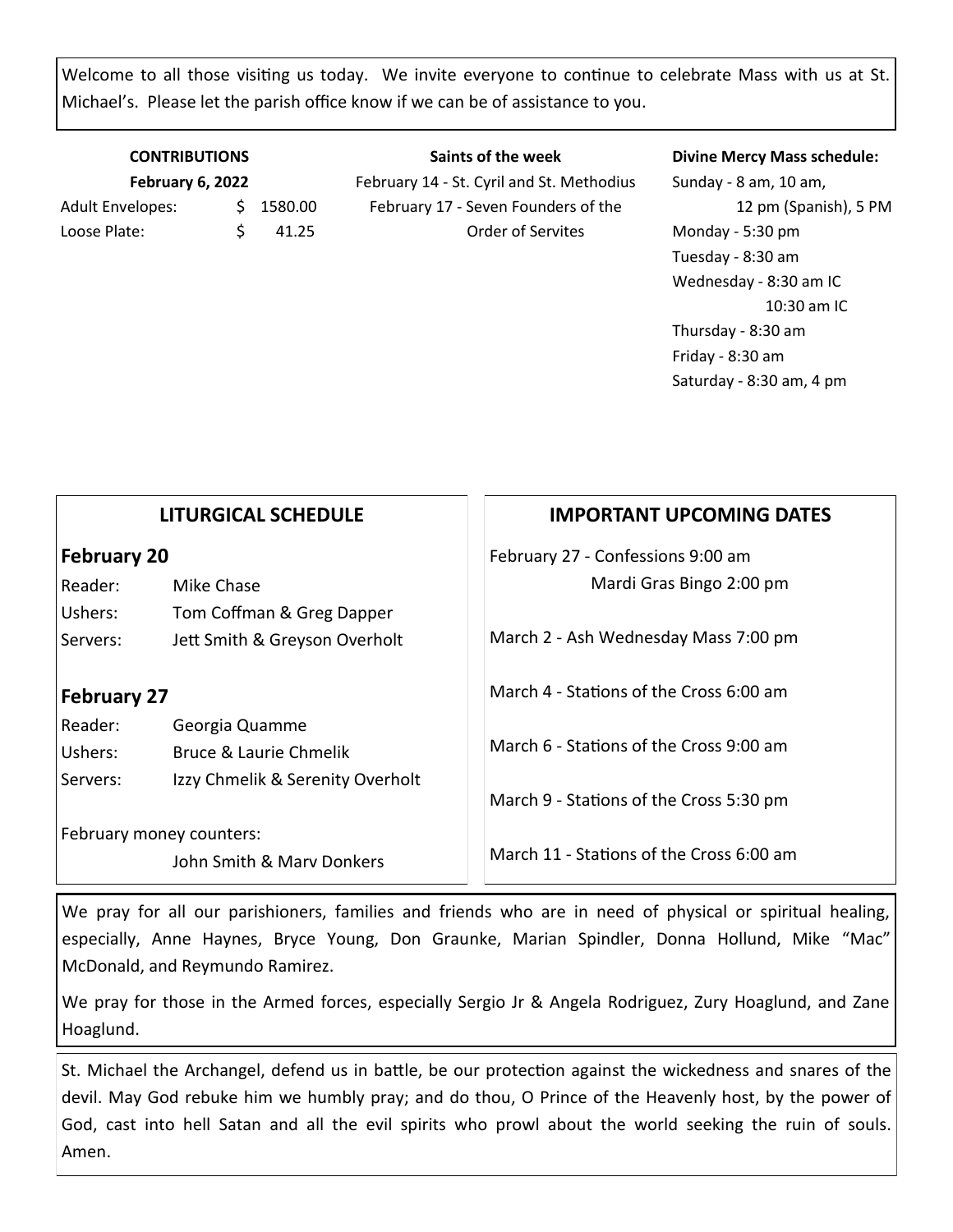

# *Mardi Gras Bingo February 27th - 2 pm*



Please join us for our annual Mardi Gras Bingo party!

Sign-up sheets are available on the bulletin board in the atrium for volunteers to help the day of the bingo party and for donations. Your support is greatly appreciated.

Please remember to make a basket for the silent auction. The baskets are an important part of the bingo party and help to make it more successful. Baskets can be brought to the office at any time. Thank you!

# **Faith Formation Director Job Opening**

St. Michael's is currently seeking a person to take over the responsibilities of the Faith Formation Director position. This position is approximately 6 hours a week but may require more certain times of the year.

Duties include: work with Faith Formation teachers, paperwork for Sacraments, curriculum development, recruit teachers, training sessions, available resource for all teachers/students, implement/plan Safe Environment, special programs/holidays throughout the year, compliance of teachers with the Essential 3, order items needed, registration, and other tasks as assigned.

For a complete job description, questions, or to apply please contact the parish office.

I want to take this opportunity to let you know that I have resigned from my position of Director of Religious Education at St. Michael's Church effective in May. I have enjoyed the years of being the Director of Religious Education at St. Michael's and I encourage you to inquire about the position if God is calling you to do so. Years ago, I felt God was calling me to apply for this job. I knew I did not have what it takes to be the Director of Religious Education at St. Michael's, but that He would show me what to do. Through the years God has shown me His will. It amazed me that I would look through the Christmas Program books and not find a program that would work for our students but would mark pages and pray and later I would flip through the books again and find the perfect one – and it was always a program I don't remember seeing when I looked through the books before. I have learned to trust these promptings. Several years ago, a priest told me that sometimes God calls us to make changes in our life and let someone else take over. When I walked out the door of the Church after our Christmas program in December the thought came to me that it was my last Christmas Program. Where did this thought come from? Then I heard a great sermon on following the promptings God gives us and so I have made the decision to follow God's promptings and resign from my position as Director of Religious Education in May. I know God has someone chosen to be the Director of Religious Education who will lead our students and families closer to Him. I know He has something different chosen for me to do. We must pray and wait to see where God leads us. Please pray with me for the next Director of Religious Education at St. Michael's and pray to see if God is calling you to be the next Director of Religious Education. Be assured if He has chosen you, He will give you all you need to fulfill the job. Thank you for the opportunity to serve our parish. I look forward to leading our Faith Formation in the next months and then continuing to be a part of our parish in a different capacity. I am praying and trusting in God. God bless you.

Annette Kraft